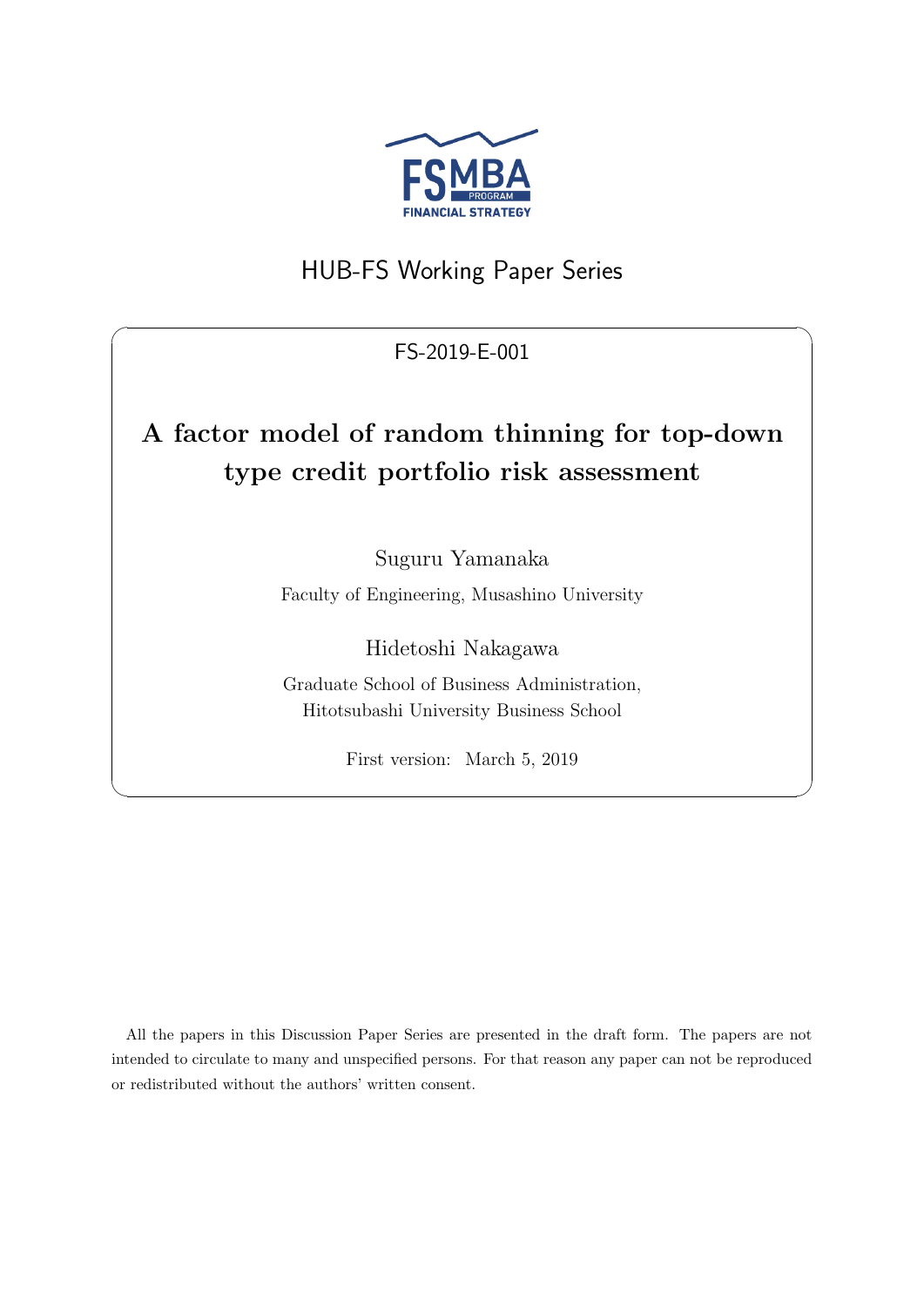# A factor model of random thinning for top-down type credit portfolio risk assessment \*1

1*,∗*) Suguru Yamanaka, <sup>2</sup>*,∗∗*) Hidetoshi Nakagawa

1) Faculty of Engineering, Musashino University

2) Graduate School of Business Administration, Hitotsubashi University Business School

Email: *<sup>∗</sup>* syamana@musashino-u.ac.jp, *∗∗*hnakagawa@hub.hit-u.ac.jp,

#### March 5, 2019

#### Abstract

In this paper, we propose a new random thinning model in a so-called topdown framework so as to improve credit risk assessment of some sub-portfolios. Specifically we extend a model of thinning process adjusted with credit quality vulnerability factors (CQVF) introduced in Yamanaka et al. [6] so that CQVF can be specified in terms of some time varying observable factors and that the thinning process can be regarded as a factor model. Some empirical studies on the proposed thinning process with historical data of credit rating transitions of Japanese firms show that both "alpha" and "beta" estimated from the TOPIX sector indices are significant for some sub-portfolios classified by industry. Also, we try a numerical examination to see that our model can be used for practical credit risk assessment.

### 1 Introduction

In this paper, we propose a new random thinning model in a so-called top-down framework so as to improve credit risk assessment of some sub-portfolios. Specifically we extend a model of credit quality vulnerability factor (CQVF) regarded as a stability measurement of credit quality of each sub-portfolio introduced in Yamanaka et al. [6] so that CQVF can be specified in terms of some time varying observable factors and that the thinning process can be regarded as a factor model.

Financial institutions have been required to highly develop their risk management by regulation. Accordingly, as for credit risk management, they have to comprehend how the risks are distributed and related among some credit sub-portfolios as well as quantify the total risk of the whole credit portfolio.

We use an intensity based credit risk model in a so-called top-down approach so as to investigate the credit risk dependence of credit sub-portfolios. It is said that the top-down approach has an advantage to allow a relatively simple representation of credit risk dependence among constituents of a large portfolio.

In general, modeling within the top-down approach has a couple of steps, "top" part and "down" part. Firstly ("top" part), we specify the intensity model associated with

<sup>\*1</sup> This research has been supported by JSPS KAKENHI grant numbers JP17K01248 and JP18K12818.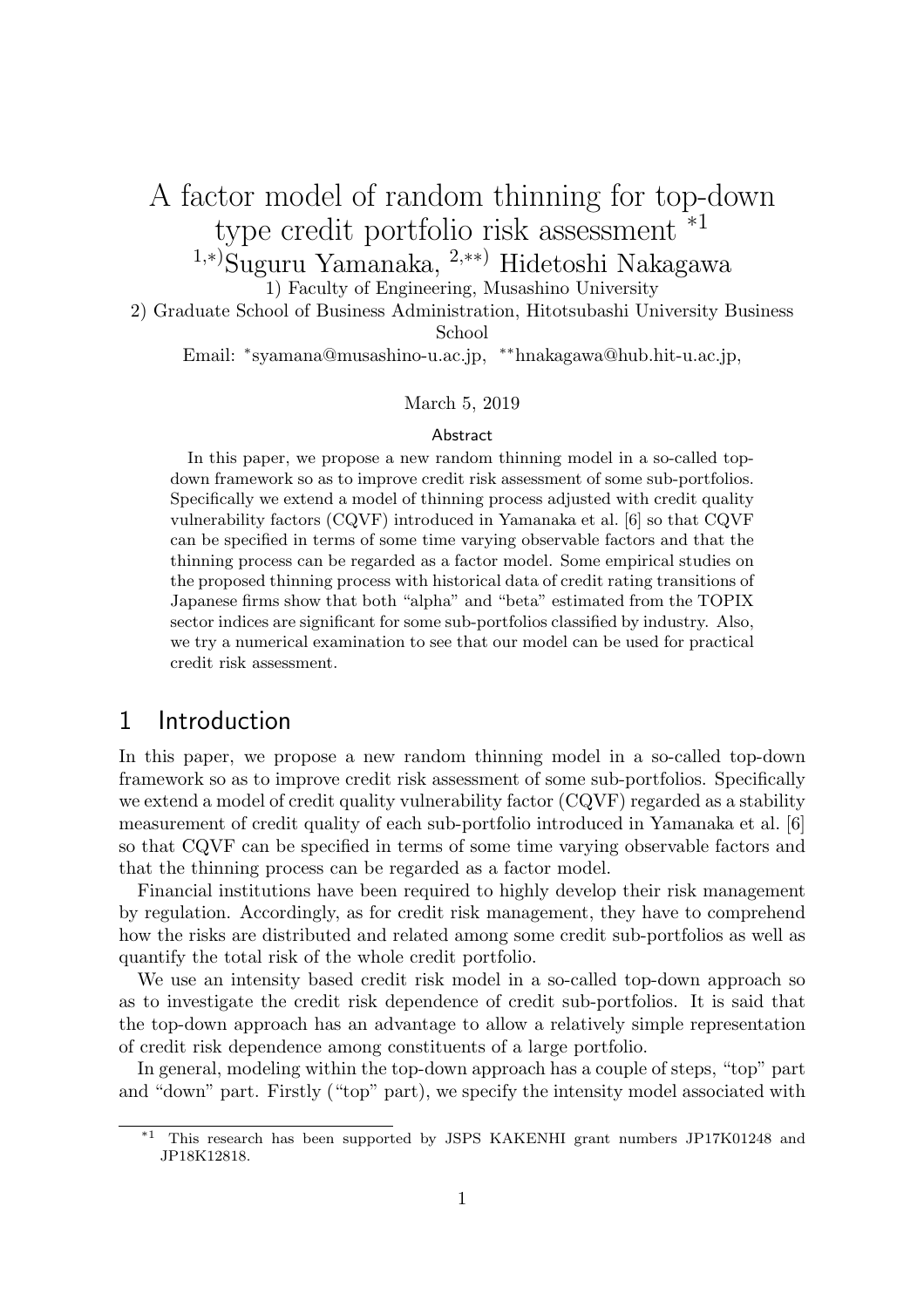the counting process of target credit events occurred in the universe portfolio, where we ignore the constituents of the portfolio. Secondly ("down" part), we obtain the intensity models corresponding to segmented sub-portfolios of the universe portfolio by allotting the original intensity model to sub-portfolios via random thinning.

As for random thinning, several methods have been proposed in previous works as follows. Giesecke et al. [1] and Halperin and Tomecek [3] proposed piece-wise constant thinning model for calculating portfolio constituent firms risk contribution. In addition to these, the thinning models which references default probabilities based on stock values are proposed by Kunisch and Uhrig-Homburg [5] and Kaneko and Nakagawa [4]. Giesecke and Kim [2] and Yamanaka et al. [8] considered the thinning models for dissecting the portfolio risk into sub-portfolio contributions, which are specified by the number of portfolio constituents. In those previous works, anyway the main idea of thinning is that the original whole intensity is proportionally allotted according the the size of each sub-portfolio.

In order to correct the way of allotting the original whole intensity into subportfolios, Yamanaka et al. [6] introduced a parameter called "credit quality vulnerability factor (CQVF)." Yamanaka et al. [6] assumed a time invariant CQVF model for their empirical analysis and concluded that the CQVF indicates the existence of some factors for the credit event frequency of each sub-portfolio, which is different from portfolio size effect.

However, credit risk factors specific to each sub-portfolio can change in time since business conditions are rapidly changing. In short it is natural to suppose that the CQVF can vary in time as Yamanaka et al. [6] pointed out. As such, Yamanaka et al. [7] suggested a simple piece-wise latent factor model in order to capture dynamics of CQVF values.

In this paper, we propose a new model of time varying CQVF in a different way from Yamanaka et al. [7]. Specifically we introduce a CQVF model that can be specified in terms of some time varying observable factors, so the thinning process can be regarded as a factor model of CQVF.

Then, we show some results of empirical analysis on estimating our new CQVF model of the credit rating transition events for industrial sector portfolios with the historical credit rating transitions reported in Japan. Especially, we employ some explanatory variables obtained from sector-based stock indices and examine significance of such variables in our empirical analysis. In addition, we try a numerical examination to see if our model is applicable to credit risk assessment. The consequences imply a positive answer.

This paper is organized as follows. Section 2 briefly reviews a general formulation of top-down approach and explains a specification of our random thinning model with CQCF with some observable variables. Section 3 shows some empirical results. Section 4 concludes.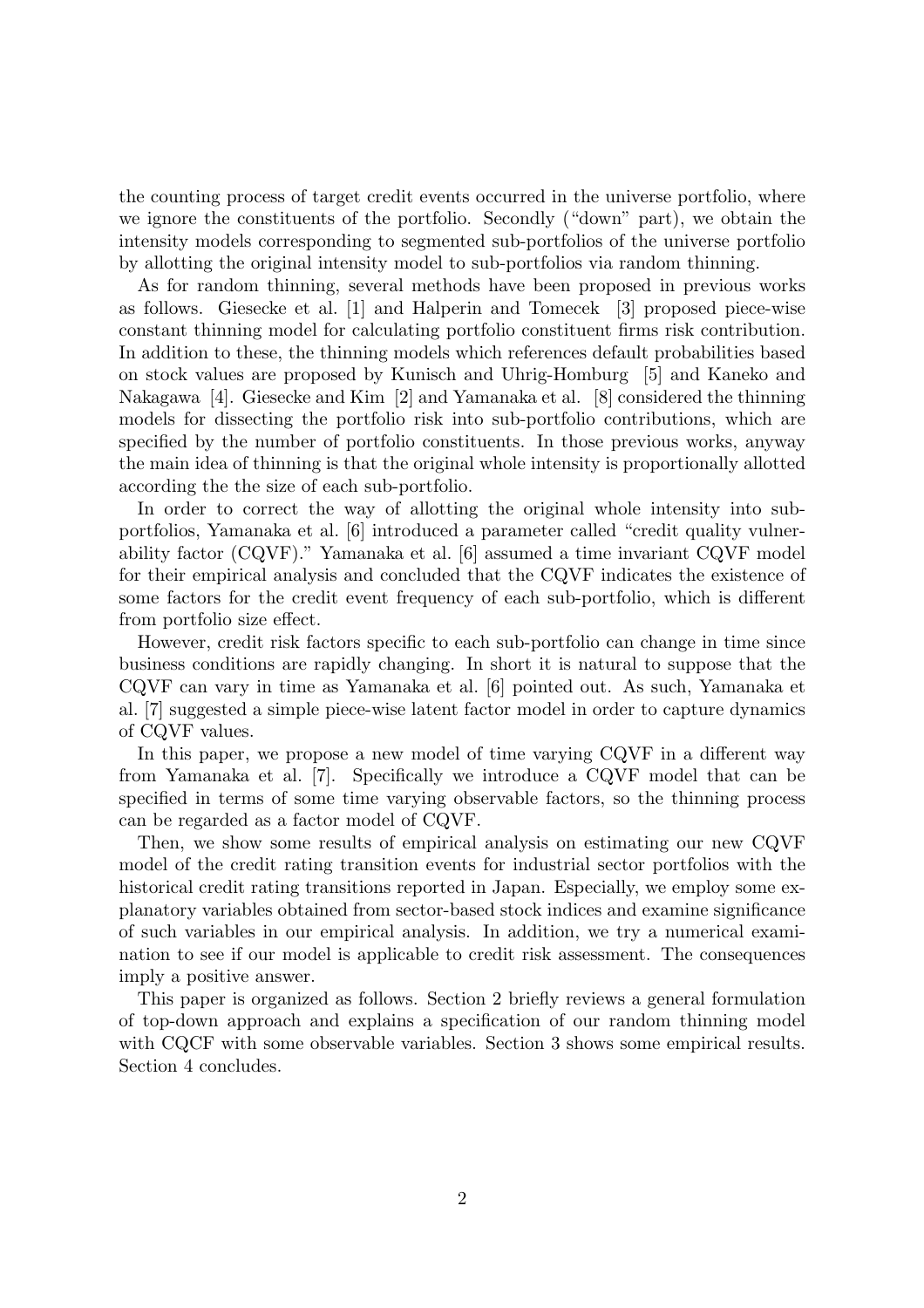## 2 Top-down approach

In this section, we give a quick review of an intensity based credit risk model in the top-down approach and provide a random thinning model with a CQVF specified by time varying observable variables.

#### 2.1 Intensity model in the top-down approach

Let us consider the continuous time  $[0, \infty)$  and introduce a filtered complete probability space  $(\Omega, \mathcal{F}, \mathbb{P}, \{\mathcal{F}_t\}_{t>0})$ , where  $\{\mathcal{F}_t\}_{t>0}$  is a right-continuous and complete filtration.

Denote by *S* the set of all debtors, called the universe credit portfolio and let *I* be an integer more than one. We suppose that this universe credit portfolio is decomposed into non-empty sub-portfolios  $\{S_i\}_{i=1,\cdots,I}$ , in short, we have  $S_1 \cup \cdots \cup S_I = \overline{S}$  and  $S_i \cap S_j = \emptyset$   $(i \neq j)$ .

Next we introduce a marked point process  $({T_n, s(n)})$  whose pair consists of the times when target each credit event happens and the debtor corresponding to the event.

More specifically, let  $\mathcal{T} = \{T_n\}_{n=1,2,\cdots}$  be a strictly increasing sequence of totally inaccessible  $\{\mathcal{F}_t\}$ -stopping times with  $0 < T_1 < T_2 < \cdots$ . We regard the stopping times  ${T_n}_{n=1,2,\cdots}$  as the ordered credit event times observed in the whole credit portfolio  $\overline{S}$ . Let  $s(n) \in \overline{S}$  be the debtor where the *n*-th credit event occurs.

We denote by  $N_t = \sum$ *n≥*1  $\mathbf{1}_{\{T_n \leq t\}}$  the counting process of credit events observed in the

whole credit portfolio  $\bar{S}$ , and by  $\lambda_t$  the associated intensity process, which is indeed an  $\{\mathcal{F}_t\}$ -progressively measurable non-negative process such that the compensated process  $N_t - \int_0^t \lambda_s ds$  is an  $\{\mathcal{F}_t\}$ -local martingale. Often  $\lambda_t$  is modeled by a stochastic intensity process of Hawkes process, that is, a counting process with a self-exciting property. In this study, we do not specify the model of  $\lambda_t$  since we pay attention to modeling of random thinning explained later, which can be discussed independently of the universe-portfolio intensity process  $\lambda_t$ .

Accordingly, the counting process of credit events in sub-portfolio  $S_i$  is given by  $N_t^i = \sum$ *n≥*1  $\mathbf{1}_{\{T_n \leq t, s(n) \in S_i\}}$ . Then the intensity  $\lambda_t^i$  associated with the the sub-portfolio

 $S_i$  is obtained by using the procedure called a random thinning.

Let  $\{Z_t^i\}_{i=1,\dots,I}$  be [0, 1]-valued  $\{\mathcal{F}_t\}$ -adapted processes called thinning processes such that  $\sum_{i=1}^{I} Z_t^i = 1, \forall t \geq 0$ .

For each  $i = 1, \dots, I$ , with the thinning process  $Z_t^i$ , it follows that the intensity process  $\lambda_t^i$  for sub-portfolio  $S_i$  can be given by

$$
\lambda_t^i = Z_t^i \lambda_t^*.
$$
\n<sup>(1)</sup>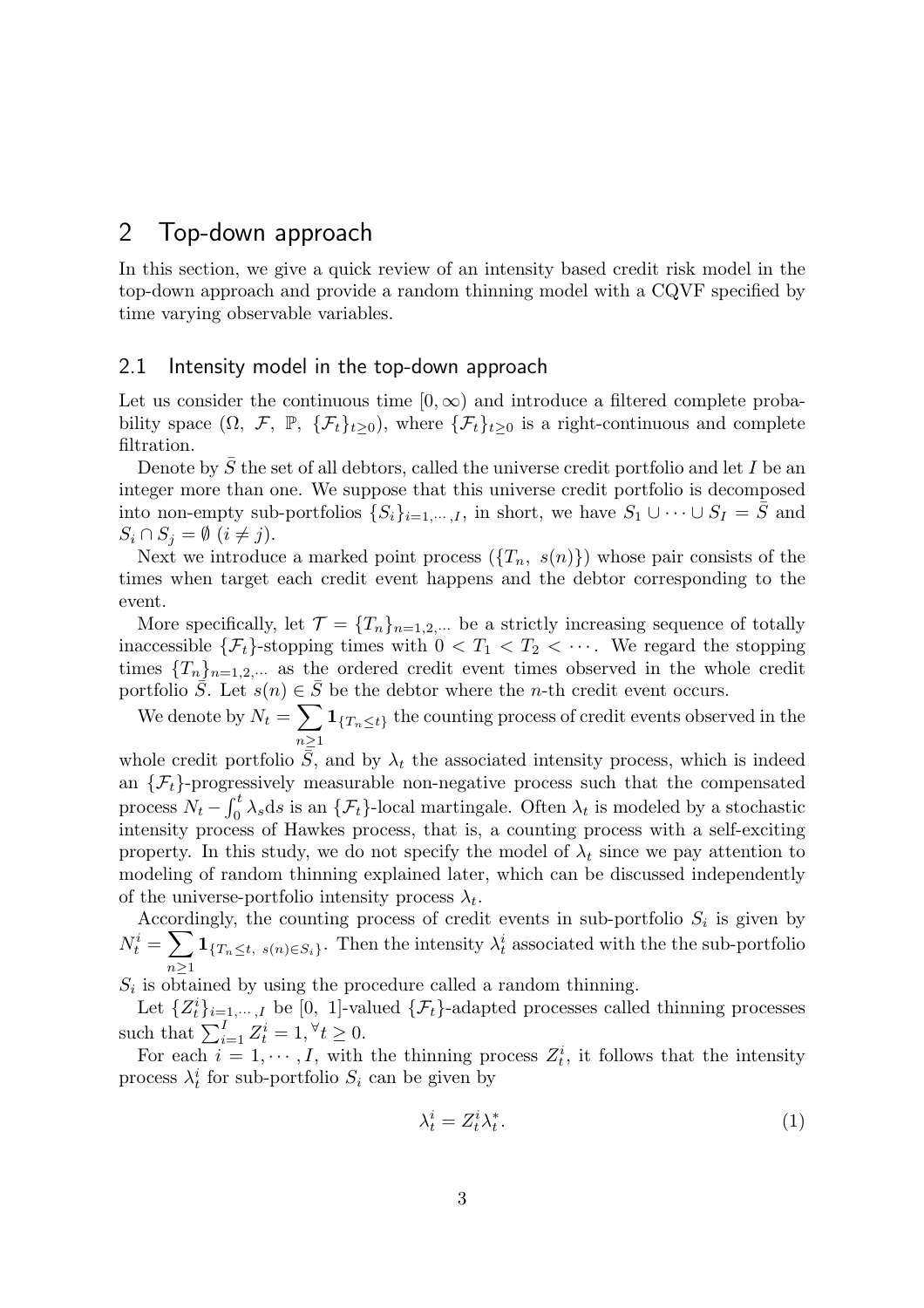#### 2.2 Specification of thinning processes

We introduce our model of random thinning processes  $\{Z_t^i\}_{i=1,\dots,I}$  as in (2) below. They are specified by the proportion of the sub-portfolio size weighted by positive  $\{\mathcal{F}_t\}$ -adapted processes  $\{\theta_t^i\}_{i=1,\dots,I}$ , which Yamanaka et al. [6] intoroduced as "Credit Quality Vulnerability Factor (CQVF)" .

The CQVF can be interpreted as some factors that affect credit event frequency in a different way from the portfolio size effect. As  $\theta_t^i$  is larger, the credit event of sub-portfolio  $S_i$  is likely to be more frequent, that is the credit quality of  $S_i$  would be more vulnerable. On the other hand, as  $\theta_t^i$  is smaller, the credit events in  $S_i$  is likely to occur less frequently, that is the credit quality of  $S_i$  would be less vulnerable.

$$
Z_t^i = \frac{\theta_t^i |S_i|}{\sum_i \theta_t^i |S_i|} \text{ for } i = 1, \dots, I,
$$
\n
$$
(2)
$$

where  $|S_i|$  denotes the number of elements in  $S_i$ .

The number of debtors in sub-portfolio can increase due to new debtors' arrival or decrease due to complete payment without refinancing and default of debtors. We assume that  $S_i$  do not varies, namely our thinning model is formulated by  $(2)$ for simplicity since it does not matter with empirical analysis as we see below<sup>\*2</sup>. However we can also consider the extended model which admits a time varying case of the cardinality of sub-portfolio.

In this paper, we specify the CQVF processes  $\{\theta_t^i\}_{i=1,\ldots,I}$  in terms of some covariates which stand for some observable risk factors of the corresponding sub-portfolio  $S_i$ , specifically  $\{\mathcal{F}_t\}$ -adapted *M*-dimensional processes  $\{Y_{m,t}^i\}_{m=1,\dots,M}$  as follows: for each  $i = 1, \ldots, I$ ,

$$
\theta_t^i = \exp\left(a_1 Y_{1,t}^i + \dots + a_M Y_{M,t}^i + \gamma^i\right),\tag{3}
$$

where  ${a_m}_{m=1,\dots,M}$  are common coefficients over all the sub-portfollios, and  $\gamma^i$  is a parameter viewed as a fixed effect for sub-portfolio *S<sup>i</sup>* . We call this CQVF model as exponential regression CQVF model in this paper. In our empirical analysis, we estimate not only the model with fixed effect but also the model without fixed effect (by setting  $\gamma^i = 0$ ).

#### 2.3 Estimation Procedure

As indicated above. we can estimate the parameters in our exponential regression CQVF model (3) independently of the universe-portfolio intensity process  $\lambda_t$ .

Denote by  $\Theta = (a_1, a_2, \dots, a_M, \gamma^1, \dots, \gamma^I)$  the model parameters to be estimated in (3).

<sup>\*&</sup>lt;sup>2</sup> In the empirical analysis below, we consider the Japanese large companies with credit rating given by an agency and they are segmented by industry. We consider only credit rating transitions and do not consider defaults.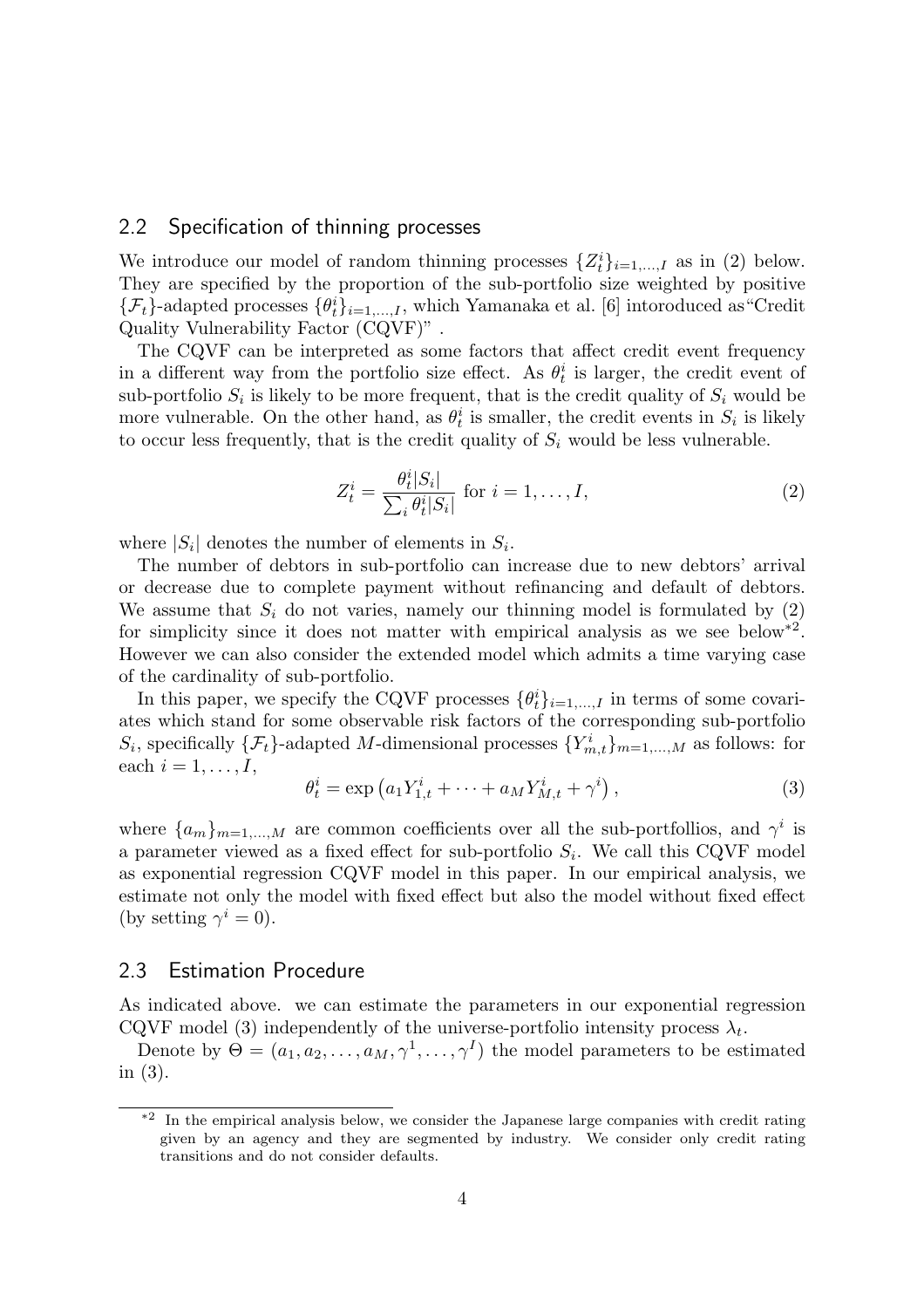The data for estimating the parameters  $\Theta$  is a sample of pairs  $\{(\tilde{T}_n, \tilde{s}(n))\}$  of the event times and the corresponding names and covariates  $\{\tilde{Y}_{m,t}^i\}_{m=1,\dots,M}$  observed in the sample period [0*, T*].

We employ a maximum likelihood method for estimating  $\Theta$ . Since  $\{Z_{T_n}\}_{n=1,2,\cdots,N_t}$ are independent given the event times, the likelihood function is specified by

$$
L(\Theta \mid \{(\tilde{T}_n, \tilde{s}(n))\}_{\tilde{T}_n \leq T}, \{\tilde{Y}_{m,t}^i\}_{m=1,\dots,M,0 \leq t \leq T}) = \prod_{i=1}^I \prod_{\tilde{T}_n \leq T \mid \tilde{s}(n) \in S_i} Z_{\tilde{T}_n}^i.
$$
 (4)

Hence, the log-likelihood function is described as follows:

$$
\log L(\Theta \mid \{(\tilde{T}_n, \tilde{s}(n))\}_{\tilde{T}_n \leq T}, \{\tilde{Y}^i_{m,t}\}_{m=1,...,M,0 \leq t \leq T})
$$
\n
$$
= \sum_{i=1}^I \sum_{\tilde{T}_n \leq T|\tilde{s}(n) \in S_i} \log \left(Z^i_{\tilde{T}_n}\right)
$$
\n
$$
= \sum_{i=1}^I \sum_{\tilde{T}_n \leq T|\tilde{s}(n) \in S_i} \left\{ \log(|S_i|) + \left(a_1 \tilde{Y}^i_{1,t} + \dots + a_M \tilde{Y}^i_{M,t} + \gamma^i\right) - \log \sum_{i=1}^I \left(|S_i| \exp \left(a_1 \tilde{Y}^i_{1,t} + \dots + a_M \tilde{Y}^i_{M,t} + \gamma^i\right)\right) \right\}.
$$
\n(5)

### 3 Empirical analysis

In this section, we illustrate some empirical results on our exponential regression CQVF model and demonstrate the applicability of the model to credit risk assessment. For the purpose, we classify a set of Japanese firms into 33 sub-portfolios via sector classification defined by the Tokyo Stock Exchange (TSE) so as to incorporate risk factors "alpha" and "beta" calculated from the sector stock index announced by TSE.

In addition, we examine momentum and/or reversal effects of rating changes by introducing dummy variables which indicates if a rating transition occurred during the last 6 months \*3 . At last, we compare the estimated distribution of the number of credit events with the realized number of credit events for each sub-portfolio, and examine if our model is useful for practical credit risk assessment.

#### 3.1 Sample data

As sample data for estimation of the exponential regression CQVF model (3), we employ historical data on credit rating transition of Japanese firms. Especially, we

<sup>\*3</sup> "Rating transition momentum" means the phenomenon that another downgrades (resp. upgrades) are likely to occur successively after one downgrade (resp. upgrade) occurrs. On the other hand, "revesal" means that a downgrade (resp. an upgrade) tends to occur after one upgrade (resp. dpwngrade) occurs.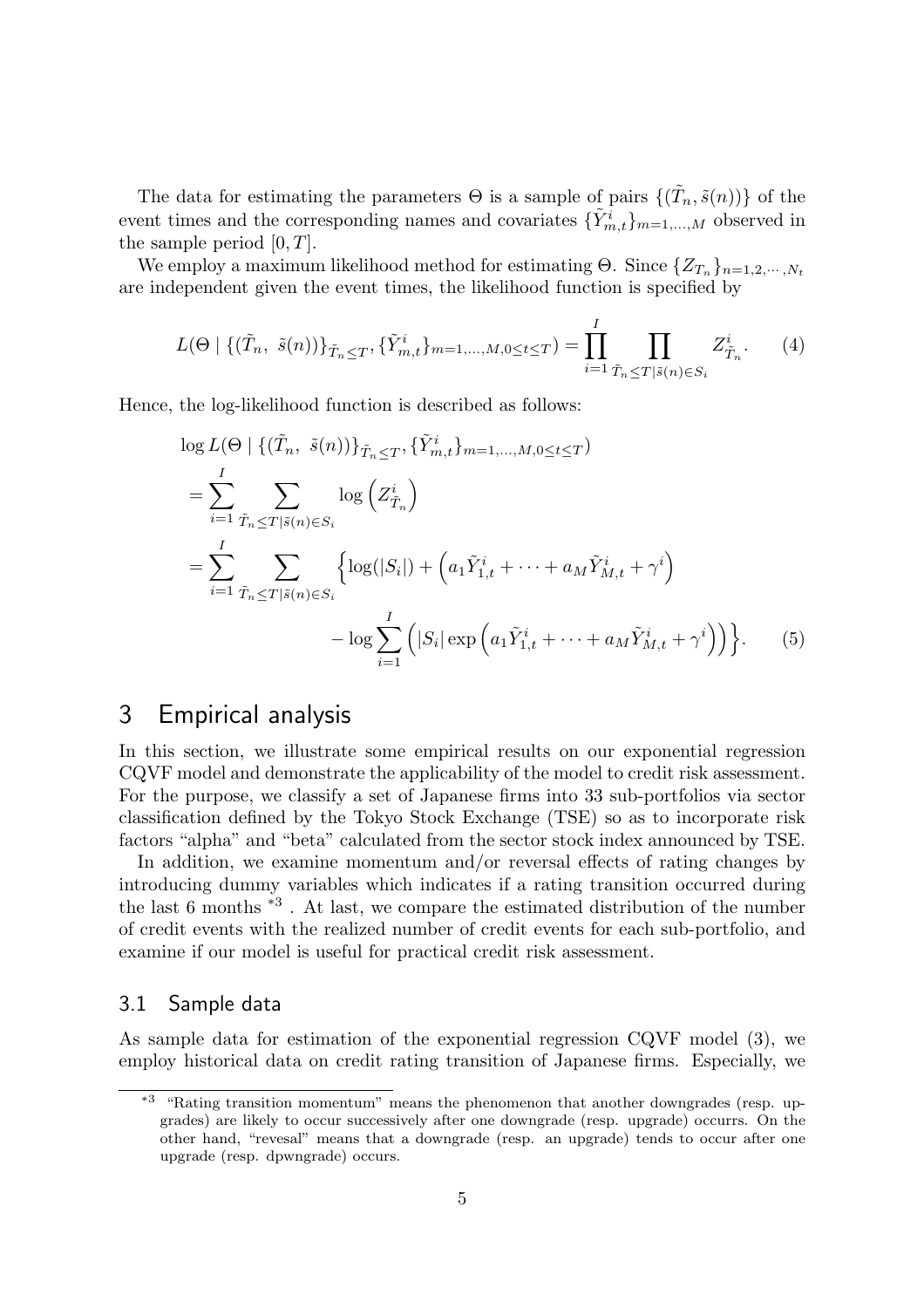use the historical records on downgrade and upgrade from April 1, 2000 to September 30, 2013 of the Japanese firms, which were announced by Rating and Investment Information, Inc.  $(R&I)^{*4}$ .

We use the samples from April 1, 2000 to March 31, 2010 for parameter estimation as training data (in-sample), and the samples after March 31, 2010 as test data (outof-sample). Thus we implicitly suppose that the whole credit portfolio consists of all the firms where R&I provided the credit rating each period.

We assume that the whole credit portfolio of the rated firms is classified into 33 sub-portfolios by industry according to "TSE 33 sector classification" shown in table 2 in the appendix A.

As for specification of exponential regression CQVF model (3), we use "alpha" and "beta" calculated from the data of 33 TOPIX sector indices respectively as the covariates  $Y_{1,t}^i$  and  $Y_{2,t}^i$  for sub-portfolio  $i = 1, \ldots, 33$  in (3). We tentatively employ such risk factors derived from the sector stock price indices. Hoewever we consider that there is some rationality in selecting them since it is highly probable that credit quality of each industry sector is more or less relevant to the stock market.

The method of calculating the risk factors"alpha"and "beta" is as follows.

First, in order to obtain "alpha" for each sector, we calculate both the annual return of TOPIX and the corresponding sector index for business days during the in-sample period. Then we calculate "alpha"  $Y_{1,t}^i$  for sub-portfolio *i* as the time-series of the difference between the realized annual returns of TOPIX and the sector return:

$$
Y_{1,t}^i = \text{annual } r_t^{\text{TOPIX}} - \text{annual } r_t^i,\tag{6}
$$

where annual  $r_t^*$  is the realized annual return at time *t* of TOPIX while annual  $r_t^i$  the realized annual return at time *t* of *i*-th sector index\*5 .

Second, the "beta"  $Y_{2,t}^i$  for each sector is obtained by the ratio of sample covariance over the last one year of daily TOPIX returns to sample covariance over one year between daily returns of TOPIX and the corresponding sector index, in short.

$$
Y_{2,t}^{i} = \frac{\frac{1}{249} \sum_{k=0}^{249} \left( r_{t-k}^{\text{TOPIX}} - \frac{1}{250} \sum_{\ell=0}^{249} r_{t-\ell}^{\text{TOPIX}} \right) \left( r_{t-k}^{i} - \frac{1}{250} \sum_{\ell=0}^{249} r_{t-\ell}^{i} \right)}{\frac{1}{249} \sum_{k=0}^{249} \left( r_{t-k}^{\text{TOPIX}} - \frac{1}{250} \sum_{\ell=0}^{249} r_{t-\ell}^{\text{TOPIX}} \right)^{2}},\tag{8}
$$

where  $r_t^*$  is the actual daily return at time *t* of TOPIX while  $r_t^i$  the actual daily return at time *t* of *i*-th sector index

$$
\frac{S_t - S_{t-250 \text{business days}}}{S_{t-250 \text{business days}}},\tag{7}
$$

<sup>\*4</sup> Rating and Investment Information, Inc. (R&I) is one of the largest credit rating agencies in Japan.

<sup>\*5</sup> Actually we calculate the realized annual return at time *t* of an index as its 250 business day return, that is, we obtain annual return of the index denoted by  $S_t$  as

where *S<sup>t</sup>* and *St−*250business days are the closing price of the index at the date *t* and 250 business days before date *t* respectively.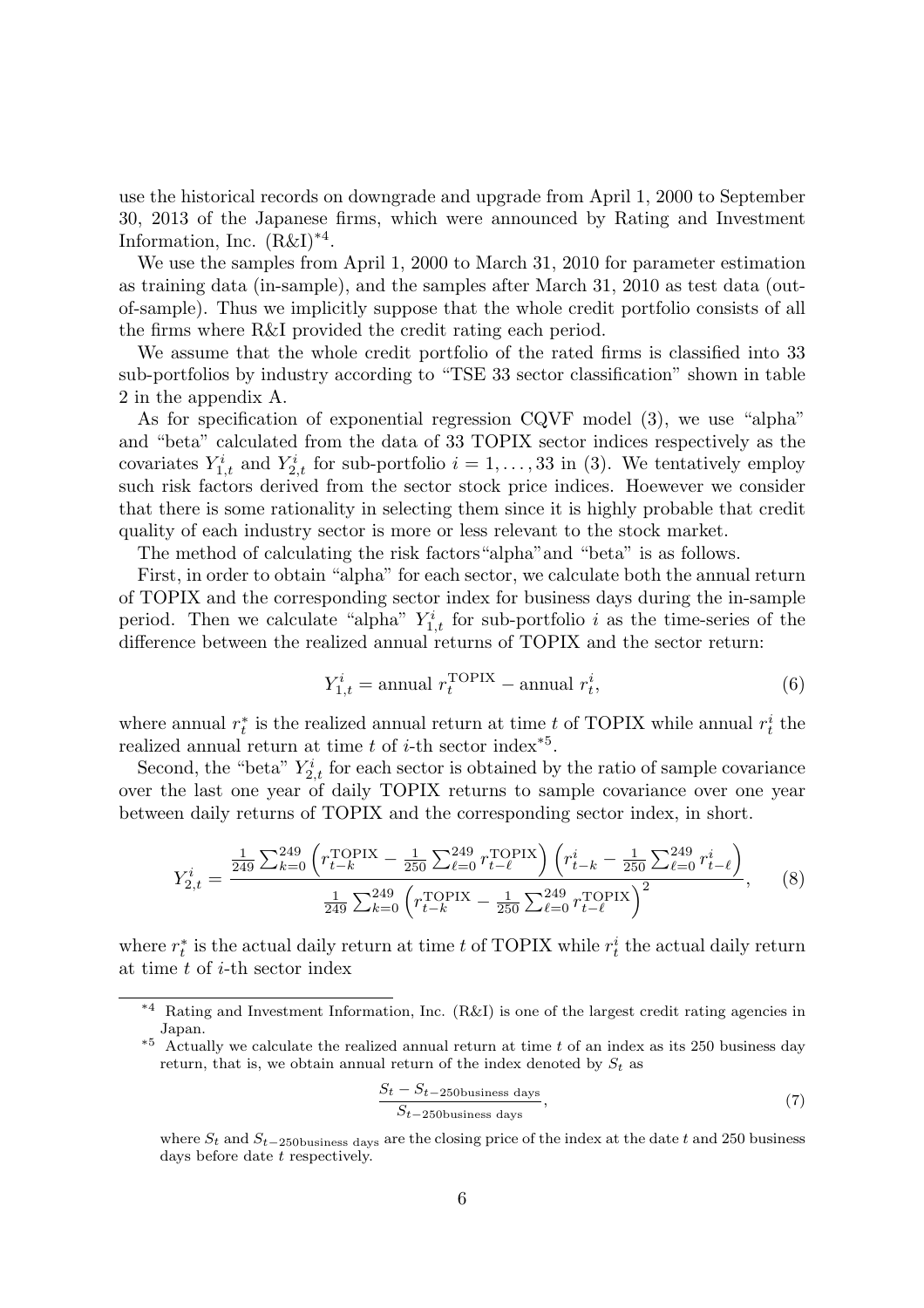Also, we add the dummy variable indicating if an underlying event occurred during the last half year to the two risk factors so as to examine the existence of rating transition momentum and/or reversal effect. Let  $Y_{3,t}^i$  and  $Y_{4,t}^i$  be the dummy variables at time *t* resepectively for downgrades and upgrades during the last half year.

Hence the four risk factors are prepared as the candidates that may determine the dynamics of CQVF.

#### 3.2 Estimation Results

We illustrate the estimation results for the exponential regression CQVF model with "alpha", "beta", and the two dummies below.

Table 1 shows the estimation results for selected models in the exponential regression CQVF model without fixed effects and with ones. These models are selected with AIC from all nested models with 12 combinations of factors. The values in parentheses are the standard errors. The parameter is judged significant if the absolute value of the estimate is larger than twice of the standard error (meaning about 5% significance level).

The estimated alpha in Table 1 is significantly negative (resp. positive) for any case. It indicates that the downgrades (resp. upgrades) is likely to happen more frequently for the sectors with low (resp. high) alpha. Similary, the results on the model without fixed effects shows the larger beta the more frequently both downgrades and upgrades are likely to happen. On the other hand, the beta for the exponential regression CQVF model with fixed effects is not significant, different from the cases without fixed effects. As for rating change momentum and/or reversal, the coefficients of the dummies are not significant for most cases although the estimates imply weak possibility of momentum effects.

The estimated fixed effect is significant for 14 sectors in downgrades and for 25 sectors in upgrades. Table 3 and Table4 in the appendix B show the estimated fixed effect per sector for the exponential regression CQVF modell with all candidate risk factors "alpha", "beta", two dummies for downgrades and upgrades during the last half year and the fixed effect. Such a result seems to indicate that there are some additional risk factors driving the CQVF other than "alpha", "beta' and the dummies.

For a comparison, we also estimate a constant model given by  $\theta_t^i \equiv \exp(c^i)$  for a constant parameter *c i* . The values of AIC of estimated constant models are 3180*.*0 for downgrades and 2716*.*7 for upgrades. It follows from this result and the results Table 1 that the exponential regression CQVF model is superior, with respect to AIC, to the constant model for both downgrades and upgrades.

### 3.3 Distribution of the number of rating transitions obtained from exponential regression CQVF model

In order to see if our exponential regression CQVF model can be useful for credit risk assessment, we achieve the (conditional) distribution at time *T* of the number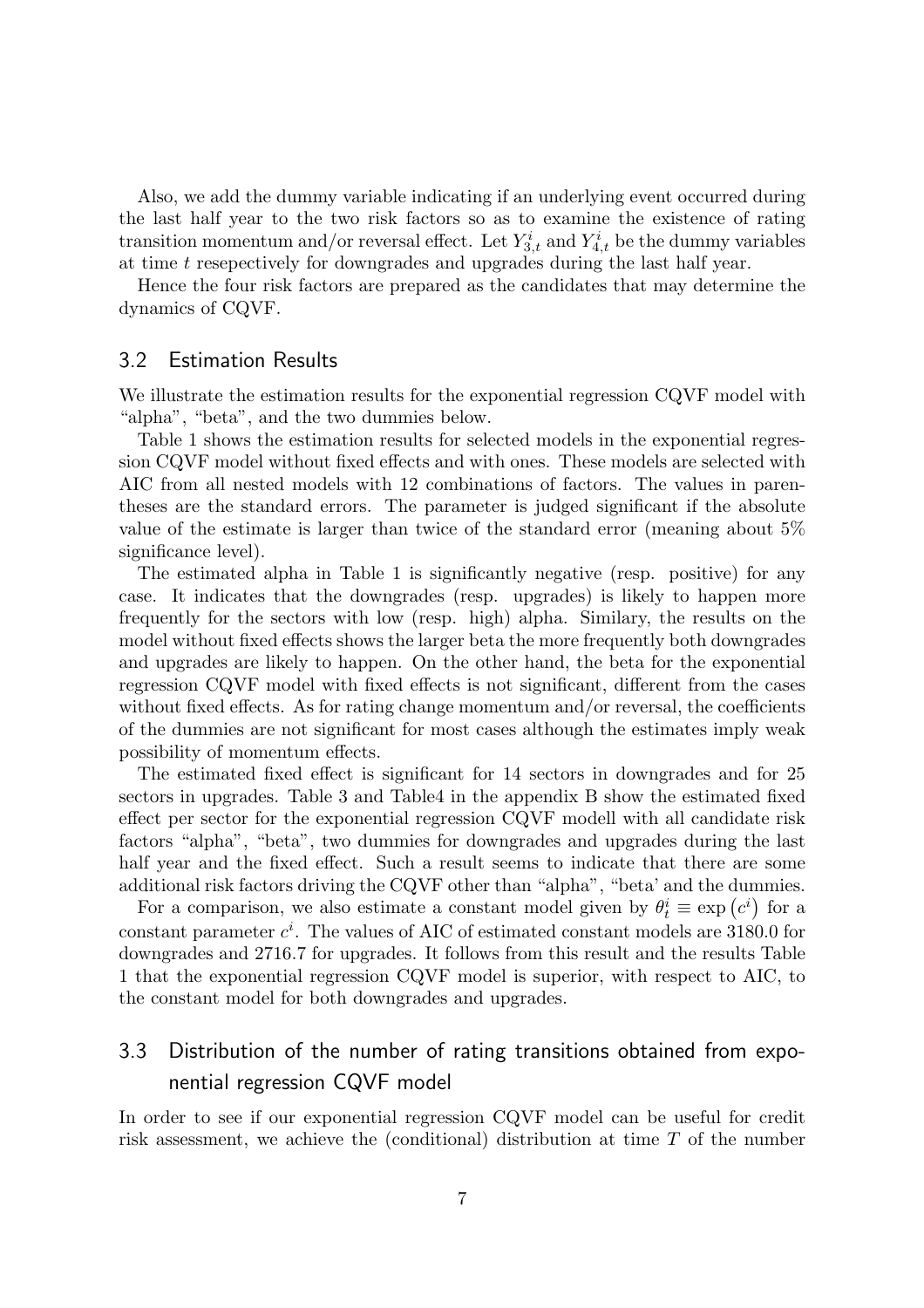|          | Down                 |                   | Up                   |                   |  |
|----------|----------------------|-------------------|----------------------|-------------------|--|
|          | without fixed effect | with fixed effect | without fixed effect | with fixed effect |  |
| $\alpha$ | $-0.689$             | $-0.570$          | 0.680                | 0.645             |  |
|          | (0.263)              | (0.259)           | (0.207)              | (0.207)           |  |
| β        | 0.347                |                   | 0.735                |                   |  |
|          | (0.154)              |                   | (0.178)              |                   |  |
| Down     |                      |                   | $-0.223$             | $-0.286$          |  |
|          |                      |                   | (0.117)              | (0.116)           |  |
| Up       | $-0.206$             | $-0.162$          |                      |                   |  |
|          | (0.108)              | (0.106)           |                      |                   |  |
| LL       | $-1598.1$            | $-1553.3$         | $-1353.0$            | $-1318.4$         |  |
| AIC      | 3202.2               | 3176.6            | 2712.0               | 2706.9            |  |

**Table. 1:** Estimates of the selected exponential regression CQVF model . The values in parentheses are the standard errors. LL and AIC stand for the value of log likelihood and Akaike's Information Criteria respectively.

of credit events that occur during some period  $(T, T + \Delta)$  for some  $\Delta > 0$  in *i*-th sub-portfolio, namely  $P(N_{T+\Delta}^i - N_T^i \in \bullet \mid \mathcal{F}_T)$ , from the estimated CQVF model with the training data on  $[0, T]$  Then we compare the distribution with the observed number of downgrades or upgrades contained in the test data.

Remember that we use the samples from April 1, 2000  $(t = 0)$  to March 31, 2010  $(t = T)$  for estimation and those from January 1st, 2010 to December 30th, 2013  $(t = T + \Delta)$  for testing.

From a viewpoint of AIC minimization, Table 1 indicates that the optimal exponential regression CQVF model is the model with fixed effect and using "alpha" and the dummy of upgrade (resp. downgrade) during the last half year as risk factors for downgrades (resp. upgrades).

The (conditional) distribution  $P(N_{T+\Delta}^i - N_T^i \in \bullet \mid \mathcal{F}_T)$  for downgrades or upgrades in *i*-th sub-portfolio is achieved by Monte Carlo simulation. We try 100,000 random scenarios generated from the optimal exponential regression CQVF model .

The simulation procedure is as follows:

- i). Set the downgrade or upgrade times  ${T'_{n}}$  such that  $T < T'_{1} < T'_{2} < \cdots \le T + \Delta$ in the whole test data.
- ii). For each *n*, calculate  $\{Z_{T'_n}\}_{i=1}^I$  with the optimal exponential regression CQVF model and allocate  $T'_n$  to one sub-portfolio randomly according to the allocation probability  ${Z_{T'_n}^i}_{i=1}$ . Each scenario, all the events in the test data are randomly allocated to sub-portfolios, regardless of which group the events actually belong to.
- iii). Repeat the previous task 100,000 times and finally obtain the empirical distribution of the number of randomly allocated events for each sub portfolio.

Fig. 1 (resp. Fig. 2) displays the boxplots per sector of the distribution of the number of downgrades (resp. upgrades), which are obtained via Monte Carlo simu-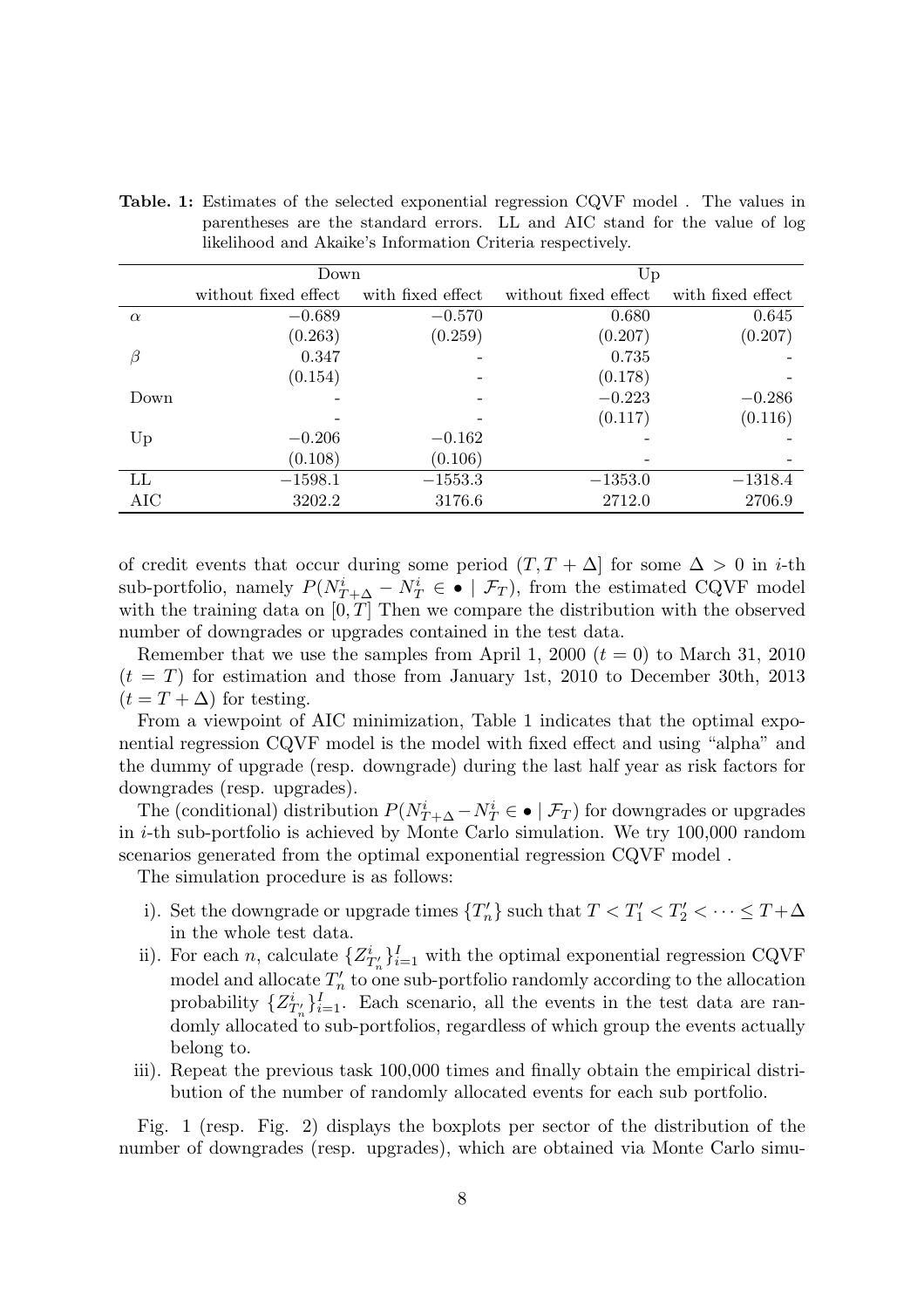

lation mentioned above. Here, we selected the results of some big sectors in terms of the average size of the sector.

**Fig. 1:** The actual number of *downgrades* (circles) for *sector Chemicals, Machinery, Electric Appliances, Transportation Equipment, Retail Trade and Banks* in our sample data (from January 1st, 2000 to December 30th, 2009) as well as the boxplot per sector of the distribution of the number of downgrades during some period obtained via the simulation. As for the boxplot, the top and the bottom indicate the maximum and minimum respectively, the upper side and the lower side of each box indicate the 90th and the 10th percentile respectively, and the band inside does the median.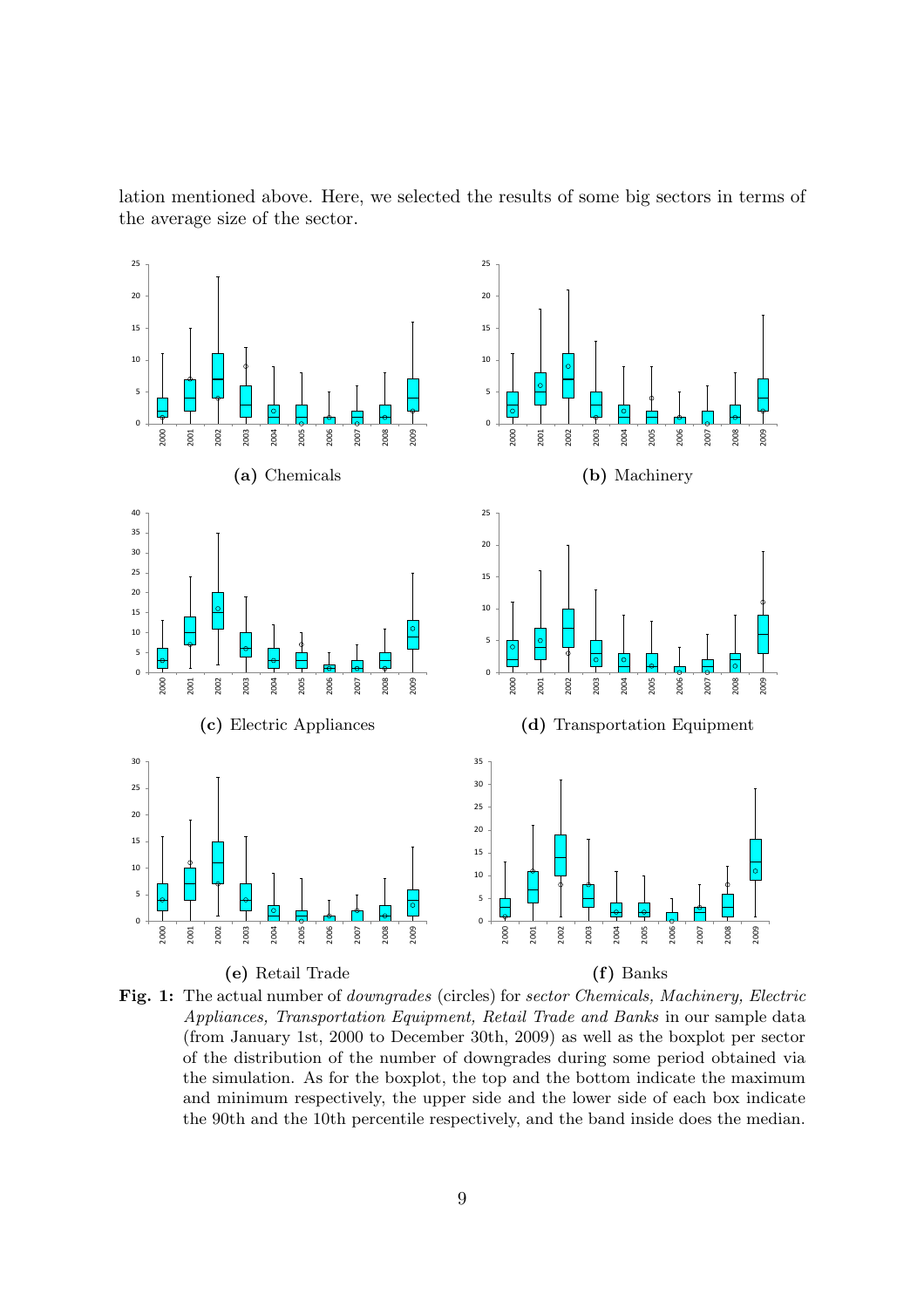

**Fig. 2:** The actual number of *upgrades* (circles) for *sector Chemicals, Machinery, Electric Appliances, Transportation Equipment, Retail Trade and Banks* in our sample data (from January 1st, 2000 to December 30th, 2009) as well as the boxplot per sector of the distribution of the number of upgrades during some period obtained via the simulation. As for the boxplot, the top and the bottom indicate the maximum and minimum respectively, the upper side and the lower side of each box indicate the 90th and the 10th percentile respectively, and the band inside does the median.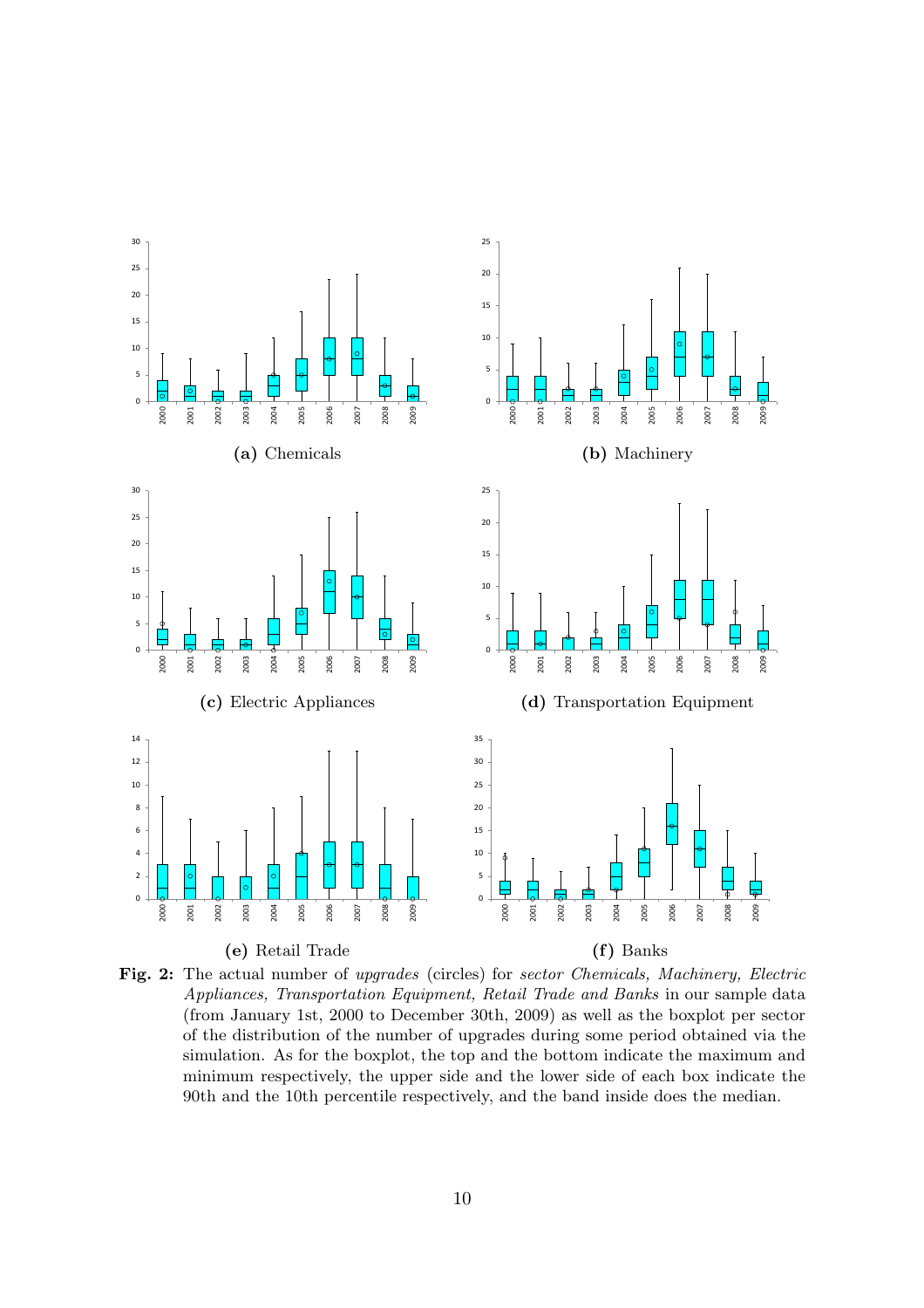From these figures, it follows the annual actual rating changes in most sectors are located in the range between the 90th and the 10th percentile of the estimated distribution of the annual event number obtained by simulation on the exponential regression CQVF model.

Fig. 4 display boxplots per sector of the estimated distributions of downgrades and upgrades for both the exponential regression CQVF model and the constant CQVF model as well as the actual number of the corresponding events.

Like the results for the training data, we can see the actual downgrades are located in the range between the 90th and the 10th percentile of the simulated distribution obtained from both models in most sectors<sup>\*6</sup>. We remark, however, that the downgrades in "Banks (sec. 28)" are far out of the range of 10% and 90% .

In some cases, we notice that the actual events are out of the range of 10% and 90% for the estimated constant CQVF model while they are in the same range for the exponential regression CQVF model. Fig. 4 shows the results for other sectors with observations of such cases. Such observations indicate that the dynamics of CQVF can be explained to some extent by employing alpha and beta of TOPIX sector indices, and that the exponential regression CQVF model fits the data a little better than the constant model. However it is not clear that the exponential regression CQVF model is significantly superior to the constant model.

### 4 Concluding remarks

In this paper, we propose a new model of CQVF that can be specified in terms of exponential regression with some covariates. Then, we execute some empirical analyses on estimating our new exponential regression CQVF model for credit rating transitions classified into the industrial sector sub-portfolios with the historical data reported in Japan. As a result, we see that the "alpha" obtained from sector-based stock indices and the dummy for momentum effect are significant as explanatory variables of CQVF.

In addition, we examine how the actual event count is located in the estimated distribution obtained by simulation for our new CQVF model per industry sector. Consequently our new model shows a little better fit to the data than the constant CQVF model. Thus the result implies that our model can improve practical credit risk assessment.

For a further improvement of CQVF model, we can consider some alternative types of our CQVF model. For example, we may also consider the model in which the coefficients differ from sector to sector unlike our presumption of common coefficients for every sector as seen in (3).

Naturally it is also a future work to find better risk factors other than the ones used in this study to improve the exponential regression CQVF model. Provided we can select some significant macro-economic variables as risk factors for CQVF, our model would be useful for stress testing of credit portfolios.

<sup>\*6</sup> Some observations are out of the range between the 90th and the 10th percentile of the distribution obtained from the primitive model.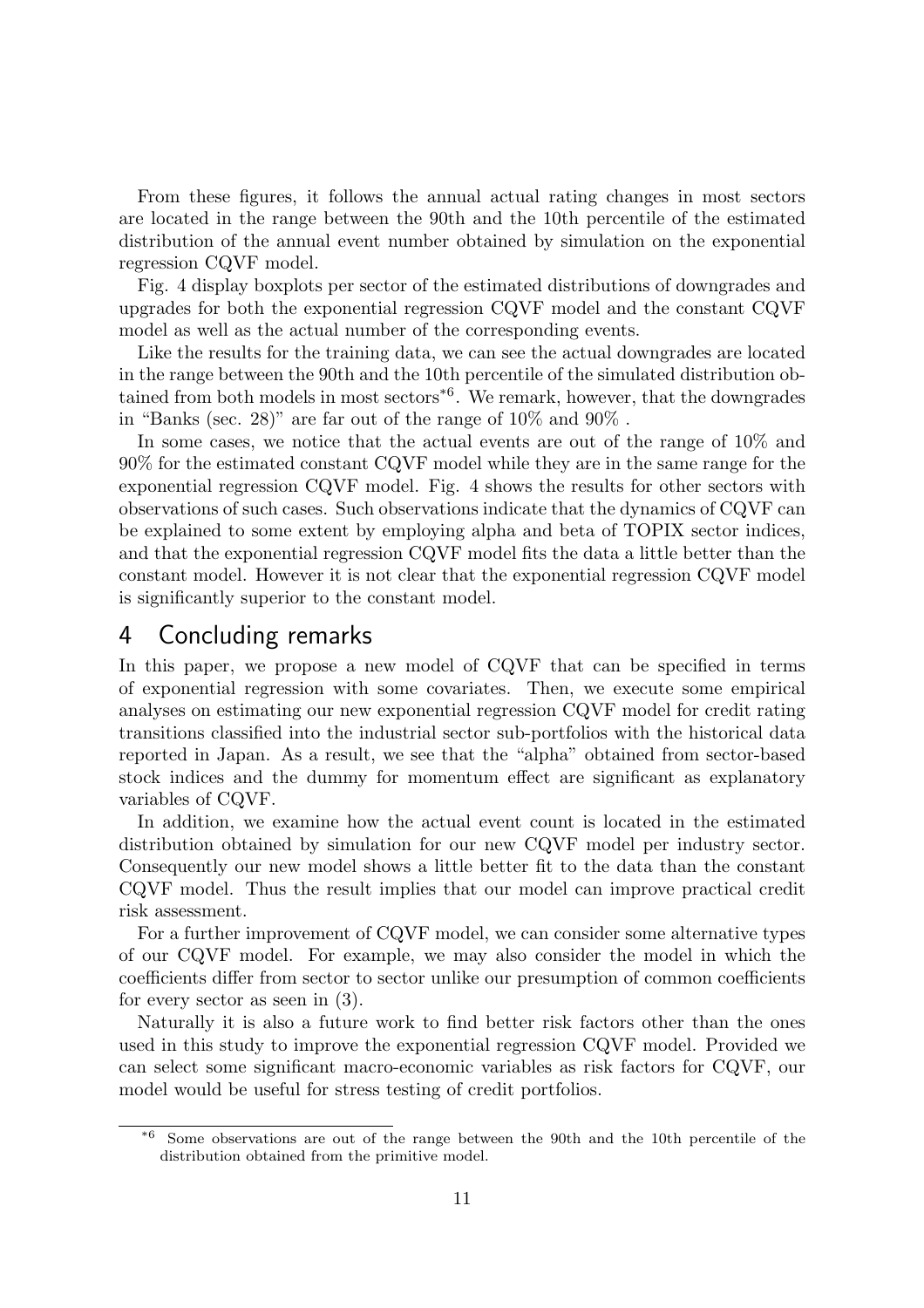

**Fig. 3:** The actual number of downgrades and upgrades (circles) for *sector Chemicals, Machinery, Electric Appliances, Transportation Equipment, Retail Trade and Banks* in our test data (from January 1st, 2010 to December 30th, 2013) as well as the boxplot per sector of the distribution of the number of downgrades and upgrades during some period obtained via the simulation. As for the boxplot, the top and the bottom indicate the maximum and minimum respectively, the upper side and the lower side of each box indicate the 90th and the 10th percentile respectively, and the band inside does the median.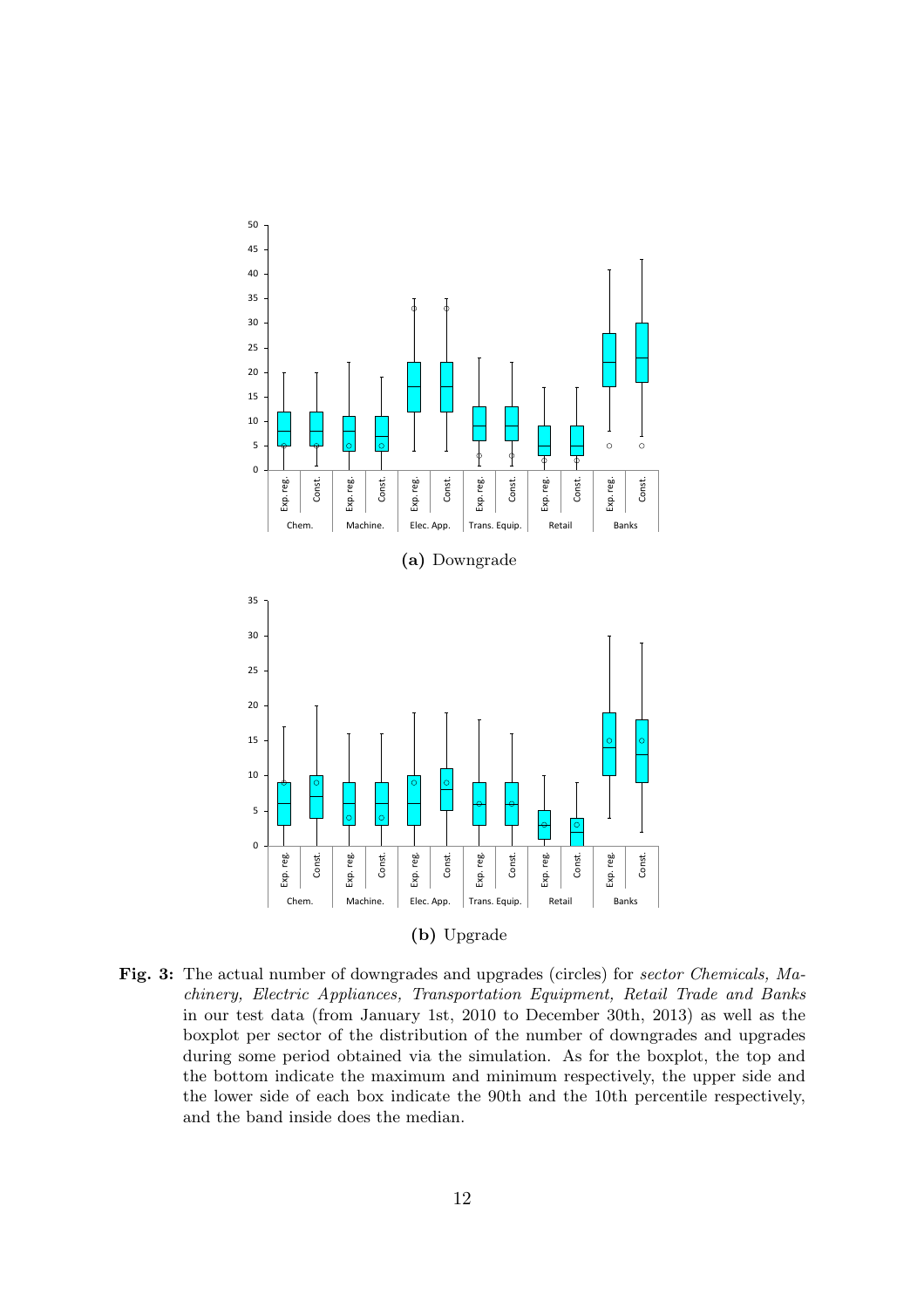

**Fig. 4:** The actual number of downgrades for *sector Glass & Ceramics Products, Iron & Steel and Other Financing Business*and upgrades (circles) for *sector Land Transportation and Other Financing Business*, in our test data (from January 1st, 2010 to December 30th, 2013) as well as the boxplot per sector of the distribution of the number of downgrades and upgrades during some period obtained via the simulation. As for the boxplot, the top and the bottom indicate the maximum and minimum respectively, the upper side and the lower side of each box indicate the 90th and the 10th percentile respectively, and the band inside does the median.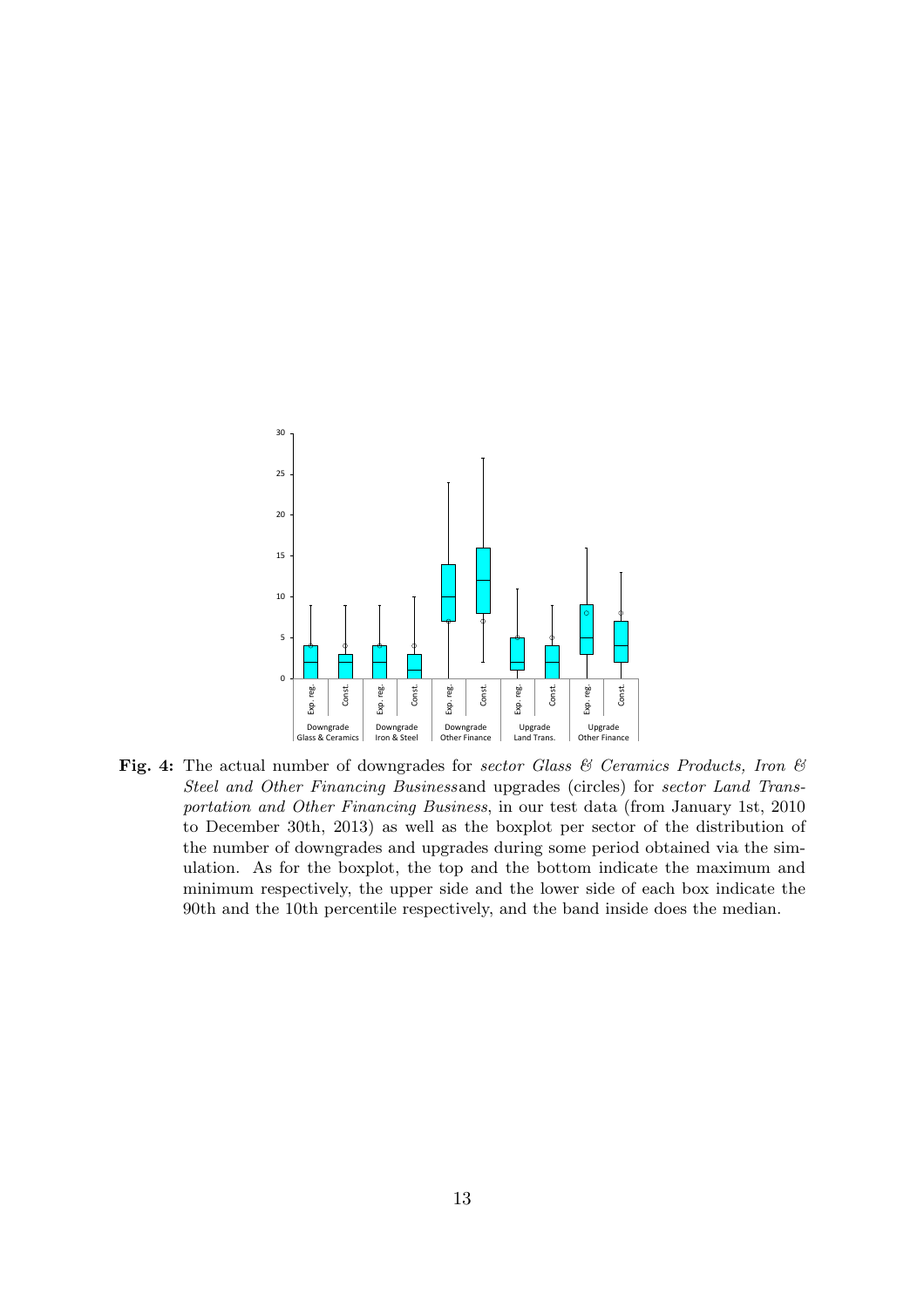# Appendix A Tokyo Stock Exchange 33 sector classification

| Sec No. | Sector Name                     | Sec No. | Sector Name                            |
|---------|---------------------------------|---------|----------------------------------------|
| 1       | Fishery, Agriculture & Forestry | 18      | Precision Instruments                  |
| 2       | Mining                          | 19      | Other Products                         |
| 3       | Construction                    | 20      | Electric Power & Gas                   |
| 4       | Foods                           | 21      | Land Transportation                    |
| 5       | Textiles & Apparels             | 22      | Marine Transportation                  |
| 6       | Pulp & Paper                    | 23      | Air Transportation                     |
|         | Chemicals                       | 24      | Warehousing & Harbor                   |
| 8       | Pharmaceutical                  | 25      | Information & Communication            |
| 9       | Oil & Coal Products             | 26      | Wholesale Trade                        |
| 10      | Rubber Products                 | 27      | Retail Trade                           |
| 11      | Glass & Ceramics Products       | 28      | Banks                                  |
| 12      | Iron & Steel                    | 29      | Securities & Commodity Futures         |
| 13      | Nonferrous Metals               | 30      | Life Insurance $\&$ Non-life insurance |
| 14      | Metal Products                  | 31      | Other Financing Business               |
| 15      | Machinery                       | 32      | Real Estate                            |
| 16      | Electric Appliances             | 33      | Services                               |
| 17      | <b>Transportation Equipment</b> |         |                                        |

|  |  |  |  |  |  |  | Table. 2: Tokyo Stock Exchange 33 sector classification |
|--|--|--|--|--|--|--|---------------------------------------------------------|
|--|--|--|--|--|--|--|---------------------------------------------------------|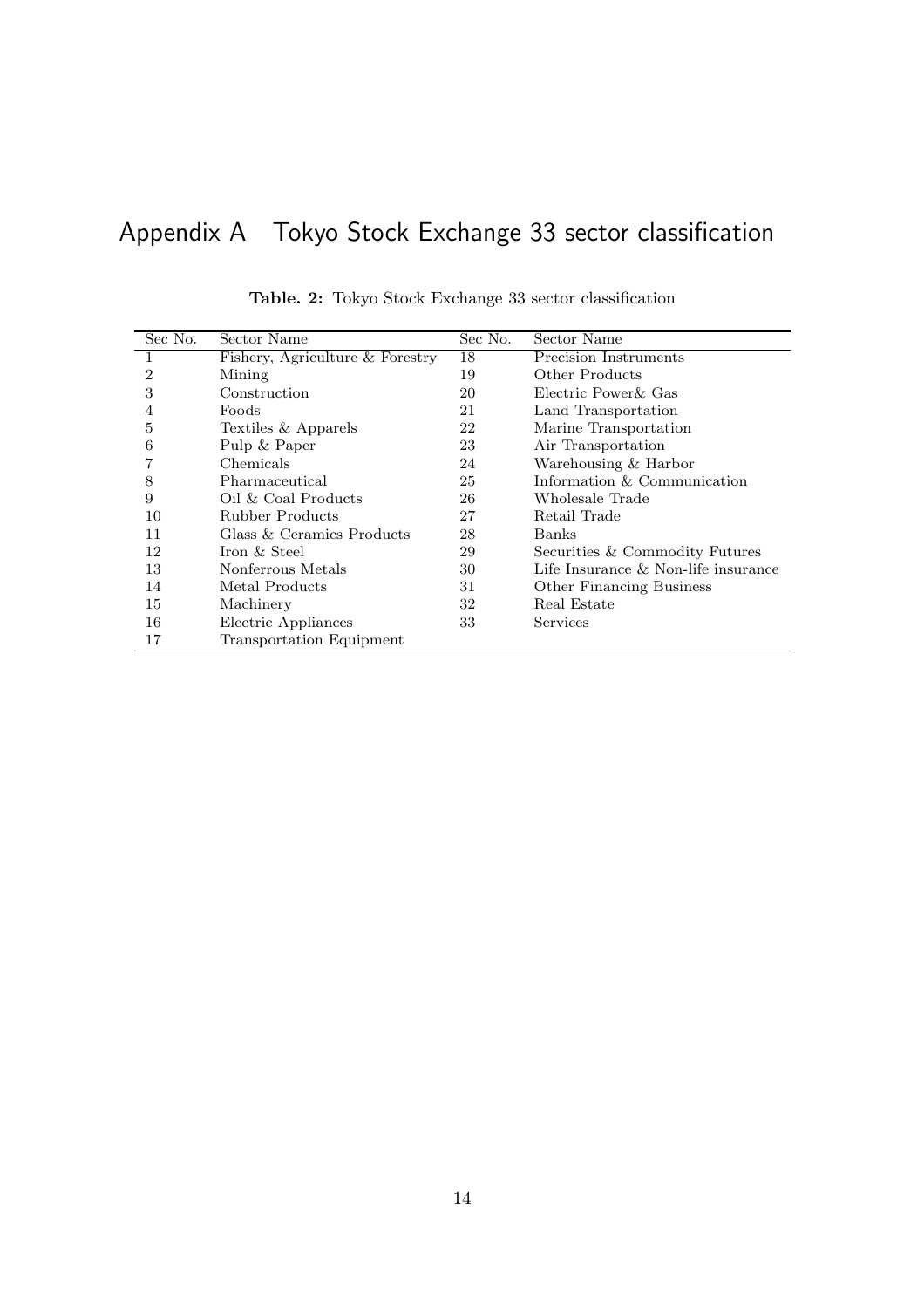# Appendix B Estimates of fixed effect

**Table. 3:** Estimates of fixed effect. The values in parentheses are the standard errors. The estimates which are significant under 5% significance level are marked by "*∗*". Also, the actual number of downgrades or upgrades and the average number of firms in each sector are presented.

|                |                       |                        |                       |                      | Ave of the       |
|----------------|-----------------------|------------------------|-----------------------|----------------------|------------------|
| Sector No.     | $\overline{\gamma^i}$ | Down<br>Num. of events | $\overline{\gamma^i}$ | Up<br>Num. of events | num. of firm     |
|                |                       |                        |                       |                      |                  |
| $\mathbf{1}$   | 1.523                 | $\mathbf{1}$           | $-7.171$              | $\overline{0}$       | $\overline{0.3}$ |
|                | (1.002)               |                        | (219.841)             |                      |                  |
| $\overline{2}$ | 0.486                 | $\mathbf{1}$           | $1.621$ *             | 3                    | $1.8\,$          |
|                | (1.001)               |                        | (0.580)               |                      |                  |
| 3              | 0.345                 | 20                     | 0.485                 | $\overline{7}$       | 26.8             |
|                | (0.229)               |                        | (0.381)               |                      |                  |
| $\overline{4}$ | $-0.056$              | 16                     | $1.010*$              | 19                   | 32.0             |
|                | (0.254)               |                        | (0.235)               |                      |                  |
| $\bf 5$        | 0.412                 | 9                      | 0.493                 | $\boldsymbol{3}$     | $10.2\,$         |
|                | (0.337)               |                        | (0.580)               |                      |                  |
| $\,6\,$        | 0.538                 | 8                      | $1.132 *$             | $\sqrt{6}$           | 9.4              |
|                | (0.357)               |                        | (0.411)               |                      |                  |
| $\overline{7}$ | 0.179                 | 27                     | $1.419*$              | 34                   | 46.5             |
|                | (0.198)               |                        | (0.179)               |                      |                  |
| $8\,$          | $-0.506$              | $\bf 5$                | $1.090*$              | 10                   | 15.3             |
|                | (0.449)               |                        | (0.320)               |                      |                  |
| $\overline{9}$ | $1.018*$              | $\overline{5}$         | $1.653$ $^{\ast}$     | $\overline{5}$       | 3.9              |
|                | (0.450)               |                        | (0.450)               |                      |                  |
| 10             | $-0.012$              | $\sqrt{2}$             | 0.447                 | $\mathbf{1}$         | $3.5\,$          |
|                | (0.709)               |                        | (1.001)               |                      |                  |
| 11             | 0.124                 | $\overline{4}$         | $1.194*$              | $\bf 5$              | $7.4\,$          |
|                | (0.502)               |                        | (0.450)               |                      |                  |
| $12\,$         | 0.371                 | $8\,$                  | $2.002*$              | 15                   | 11.0             |
|                | (0.357)               |                        | (0.263)               |                      |                  |
| $13\,$         | $1.118*$              | 12                     | $1.723$ *             | $8\,$                | 8.0              |
|                | (0.292)               |                        | (0.357)               |                      |                  |
| $14\,$         | $-0.277$              | 3                      | 0.353                 | $\sqrt{2}$           | $7.3\,$          |
|                | (0.579)               |                        | (0.709)               |                      |                  |
| $15\,$         | $0.499*$              | 28                     | $1.769*$              | 31                   | 34.3             |
|                | (0.195)               |                        | (0.187)               |                      |                  |
| $16\,$         | $0.734$ $^{\ast}$     | 56                     | $1.567$ *             | 41                   | $56.5\,$         |
|                | (0.142)               |                        | (0.164)               |                      |                  |
| 17             | $0.635*$              | $\sqrt{29}$            | $1.603*$              | 30                   | 32.8             |
|                | (0.191)               |                        | (0.190)               |                      |                  |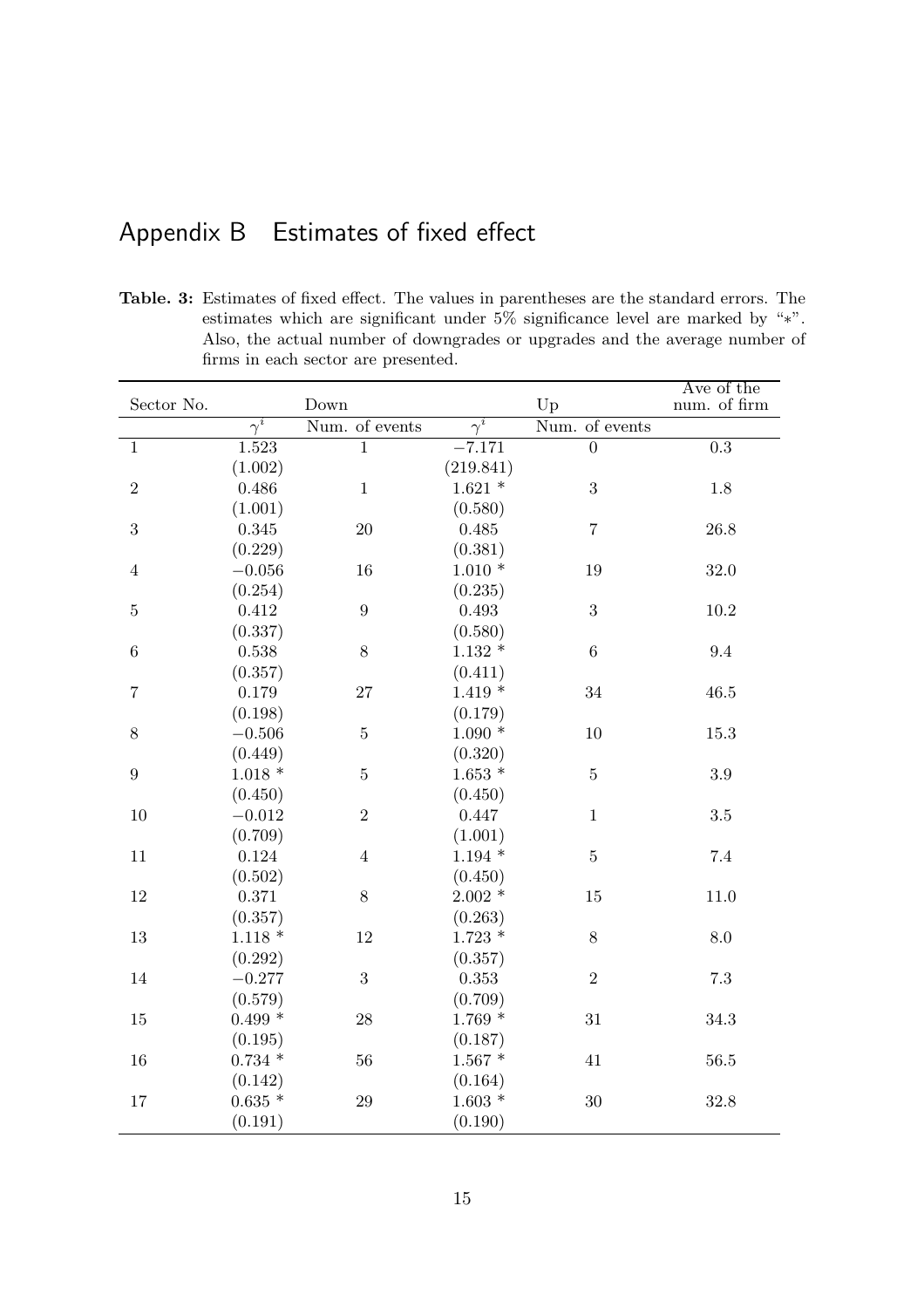|                 |                       |                  |                       |                  | Ave of the       |
|-----------------|-----------------------|------------------|-----------------------|------------------|------------------|
| Sector No.      |                       | Down             |                       | Up               | num. of firm     |
|                 | $\overline{\gamma^i}$ | Num. of events   | $\overline{\gamma}^i$ | Num. of events   |                  |
| $\overline{18}$ | 0.417                 | $\overline{6}$   | $1.606*$              | $\overline{8}$   | $\overline{8.1}$ |
|                 | (0.411)               |                  | (0.357)               |                  |                  |
| $19\,$          | $0.535$ *             | 16               | $1.040*$              | 11               | 18.7             |
|                 | (0.254)               |                  | (0.306)               |                  |                  |
| $20\,$          | 0.287                 | $13\,$           | $-1.698$              | $\mathbf{1}$     | 18.7             |
|                 | (0.281)               |                  | (1.002)               |                  |                  |
| 21              | 0.279                 | 20               | $0.648$ $^{\ast}$     | 11               | 27.8             |
|                 | (0.228)               |                  | (0.306)               |                  |                  |
| 22              | 0.098                 | $\overline{2}$   | $1.983$ *             | $\overline{7}$   | 4.0              |
|                 | (0.709)               |                  | (0.381)               |                  |                  |
| 23              | $2.432*$              | 14               | 1.072                 | $\overline{2}$   | 2.6              |
|                 | (0.272)               |                  | (0.709)               |                  |                  |
| 24              | 0.182                 | $\overline{4}$   | $-14.307$             | $\boldsymbol{0}$ | 6.7              |
|                 | (0.502)               |                  | (838.861)             |                  |                  |
| 25              | $1.315*$              | $8\,$            | $1.616*$              | $\,6\,$          | $5.2\,$          |
|                 | (0.357)               |                  | (0.412)               |                  |                  |
| ${\bf 26}$      | 0.253                 | 18               | $1.531$ *             | 23               | $29.1\,$         |
|                 | (0.240)               |                  | (0.216)               |                  |                  |
| 27              | $0.563$ $^{\ast}$     | 35               | $1.162*$              | 15               | 35.4             |
|                 | (0.176)               |                  | (0.263)               |                  |                  |
| 28              | $0.859$ $^{\ast}$     | 54               | $1.966*$              | 53               | 47.5             |
|                 | (0.144)               |                  | (0.147)               |                  |                  |
| 29              | $1.129*$              | 13               | $2.420*$              | 19               | 9.7              |
|                 | (0.282)               |                  | (0.235)               |                  |                  |
| 30              | $0.990*$              | 12               | $1.540*$              | 8                | 9.1              |
|                 | (0.292)               |                  | (0.357)               |                  |                  |
| 31              | $0.979*$              | 27               | $1.665*$              | 20               | 22.2             |
|                 | (0.199)               |                  | (0.229)               |                  |                  |
| 32              | $1.165*$              | 16               | $1.575$ *             | 9                | 9.8              |
|                 | (0.254)               |                  | (0.337)               |                  |                  |
| 33              | $-0.455$              | $\boldsymbol{9}$ | $1.137$ *             | 16               | 28.9             |
|                 | (0.336)               |                  | (0.255)               |                  |                  |

**Table. 4:** Estimates of fixed effect. The values in parentheses are the standard errors. The estimates which are significant under 5% significance level are marked by "*∗*". Also, the actual number of downgrades or upgrades and the average number of firms in each sector are presented.